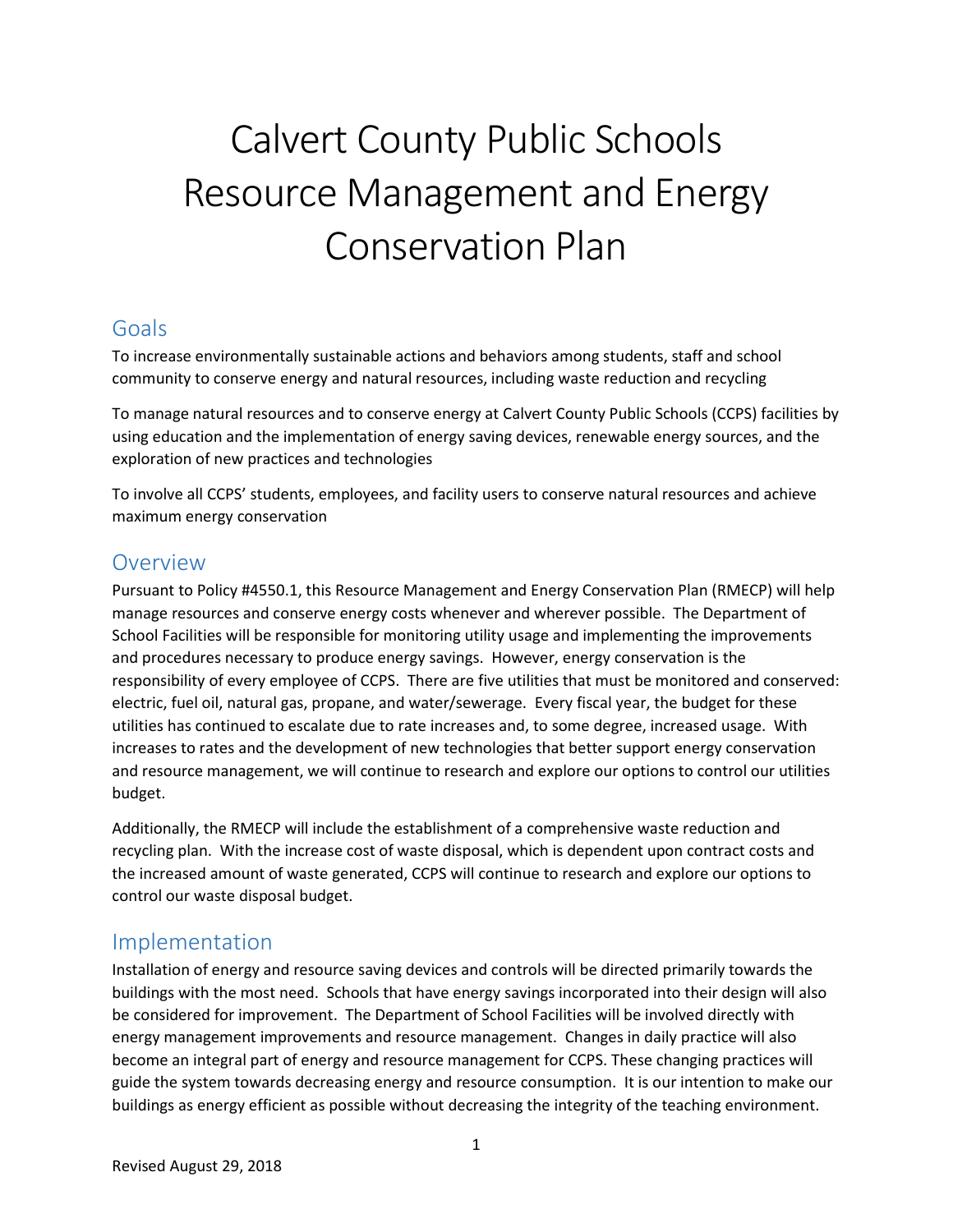# Mission

CCPS shall institute guidelines and goals and will disseminate information to staff, students and the public pertaining to energy conservation and resource management. In support of this goal, staff from the Department of School Facilities will visit each school and meet with school staff. Reducing energy and resource consumption shall be a continuing priority for CCPS and this message will be conveyed regularly to all employees. The intent is to reduce energy and resource usage to conserve resources and manage budgetary concerns. This mission shall be reviewed continuously so that school system goals can be attained.

## Initiatives

CCPS has implemented the following initiatives:

- Follow EmPOWER MD energy reduction goals
- Educate employees and students on energy conservation and resource management
- Install electrical and HVAC upgrades to reduce energy consumption and save resources
- Apply for grants to support and promote energy conservation and resource management in all school system facilities
- Involve students and staff in the development of energy and resource conservation techniques

#### Review of Energy Consumption

Reducing energy consumption in our buildings shall include, but not be limited to, all guidelines set forth by CCPS. Energy Control devices that incorporate artificial intelligence shall become an extensive part of this program, so manual adjustments to control settlings are not required on a regular basis. Staff in the Department of School Facilities will periodically review and evaluate energy use to determine which buildings may become candidates for future energy conservation projects. Implementation of projects shall be determined according to cost, availability of funds, and estimated return on investment. An analysis will be included with each project to show savings statistics.

Initiatives such as EmPOWER Maryland, will impact our responsibility to conserve energy. CCPS will change their reduction goals to mirror those of EmPOWER Maryland where ever applicable. Emphasis on energy conservation must continue to assure initiatives and goals will be achieved. Present and future rate increases have made it essential to be creative and resourceful to reduce energy consumption and conserve resources.

#### Energy Conservation Practices

Energy consumption can be reduced by properly managing the following:

- Electricity
- Heating
- Air Conditioning
- Gas
- Water & Sewerage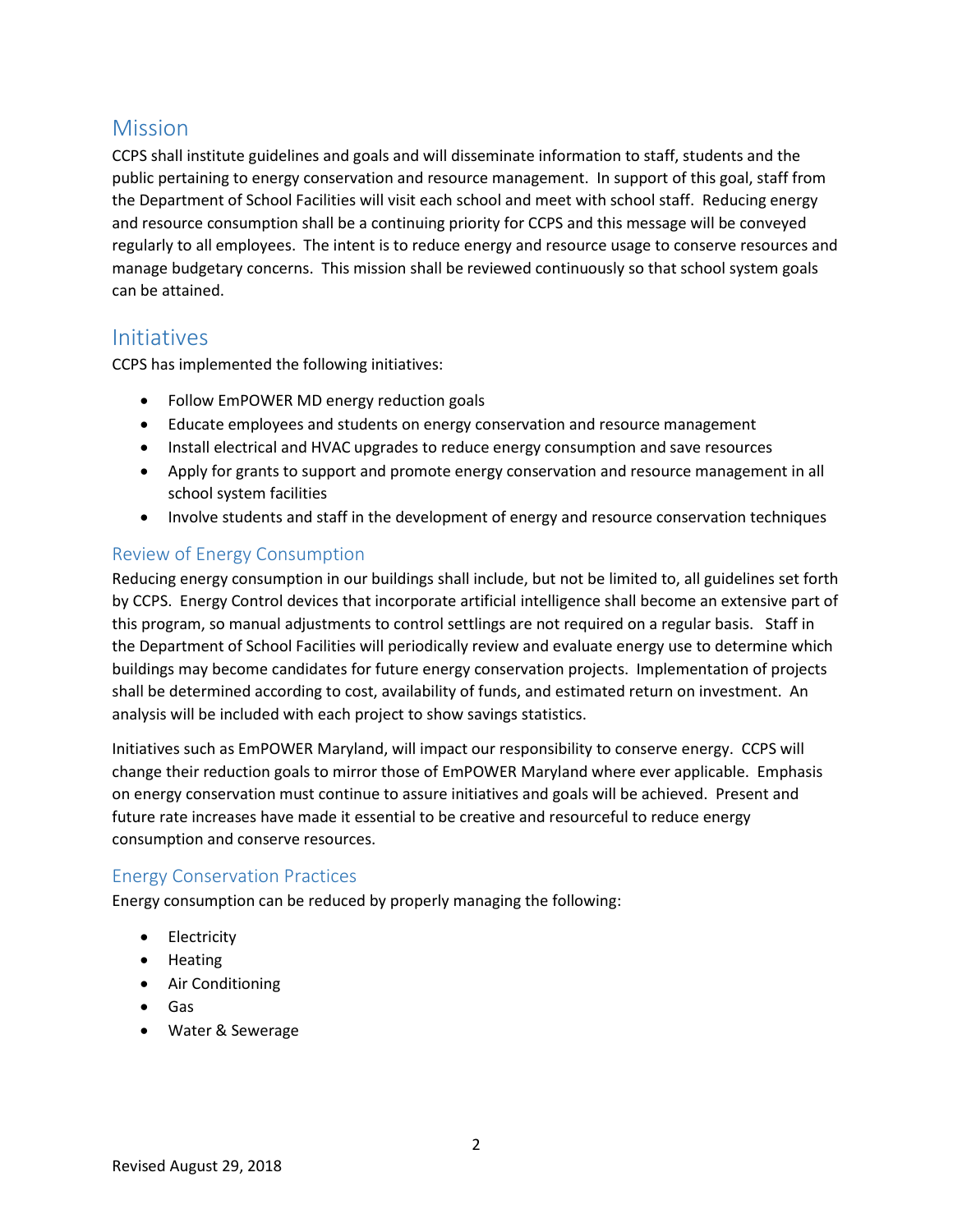#### **Electricity**

Employees and facility users are expected to adhere to the following conservation guidelines in order for CCPS to achieve its goal of reducing energy consumption and conserving resources:

- Turn lights off when areas are unoccupied
	- o Stadium, gym, and auditorium lights should be managed accordingly, and schedules will be scrutinized
- Turn off SmartBoards, monitors, speakers, and all other accessories when leaving for the day.
- All PC's and laptops will be monitored and operated to maximum energy efficiency by the Department of Information Technology
- Personal appliances shall NOT be brought into schools or offices.<sup>1</sup> These include, but are not limited to:
	- o Coffee makers
	- o Space heaters
	- o Refrigerators
	- o Toasters
	- o Crock pots
	- o Popcorn makers
	- o Microwaves
	- o Air-fresheners
	- o Air-freshener plug-ins
- Floor lamps are prohibited in classrooms and/or offices. Although the intention may be to reduce overhead lighting and potentially save energy, floor lamps are not safe and therefore not permitted in classrooms. Desk lamps are acceptable and can be used as an energy savings measure.
- It is important that all staff know that artificial air fresheners are not permitted in our schools (Vader). Air fresheners contain volatile organic compounds or chemical irritants known to trigger asthma and allergy symptoms
- Please refrain from bringing in any items that emit odor of any kind. If found these items will be removed.
- Turn off radios, televisions, stereos, A.V. equipment and other accessories when not in use
- Turn off copy machines and printers when leaving for the day
- Exhaust fans shall operate Monday thru Friday, during normal occupancy hours, unless scheduled to run additional time for an after school or outside events
- De-energize vending machines from 10:00 p.m. to 6:00 a.m. daily. De-energize extra machines in the buildings over school breaks
- Parking lot lights shall operate Monday through Friday. Exceptions will be made for weekend and evening activities during the school year

 $\overline{a}$ 

 $1$  Additional appliances that are used in the classrooms can cause circuits to overload. There is the added possibility that items such as space heaters, can become fire hazards and are considered a "high-risk" by our insurance carrier. For this reason, space heaters are prohibited and will be confiscated.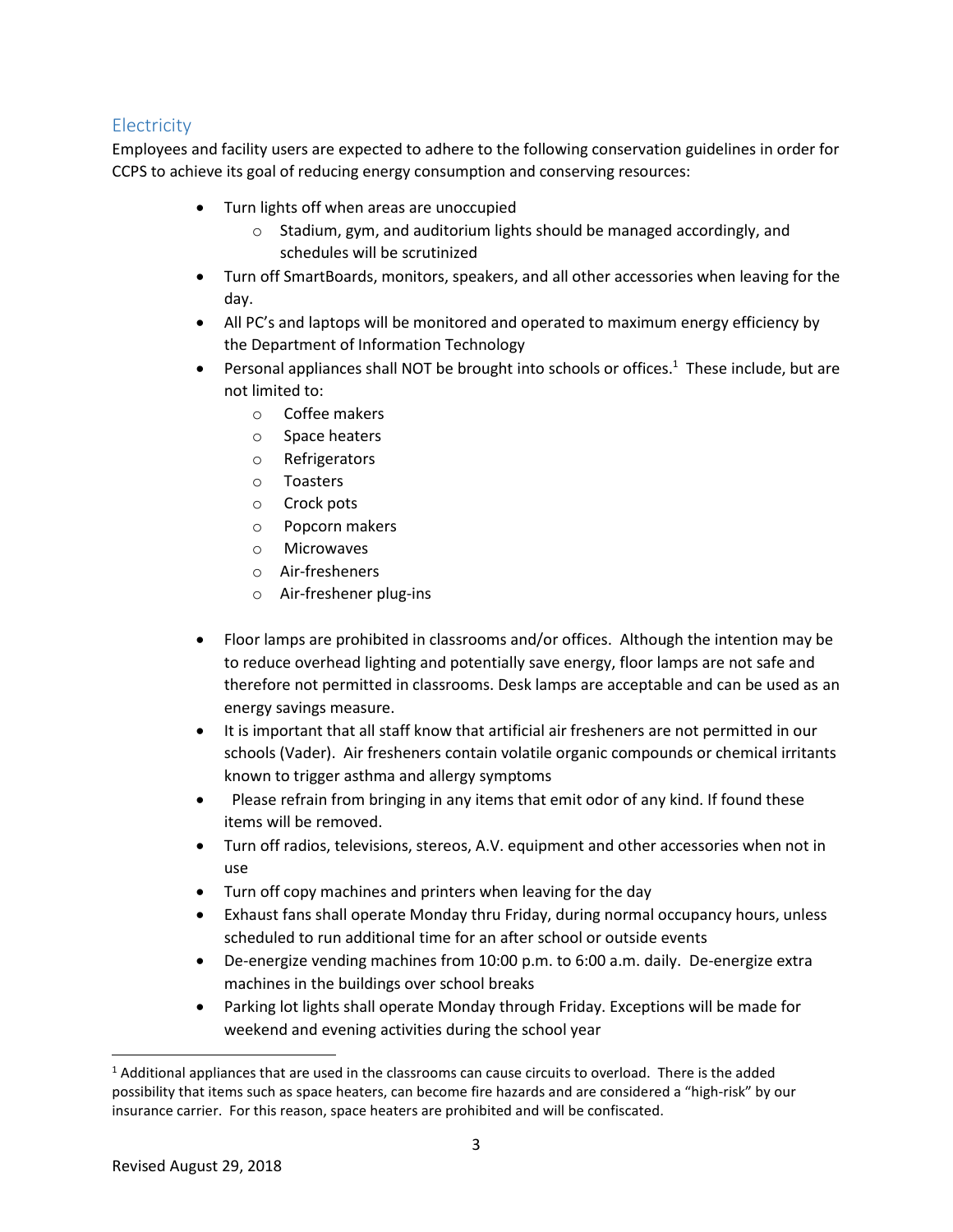- o Parking lot lights will not be operated during summer hours
- Turn off message boards during school breaks
- Large kitchen equipment shall only be in operation when school is in session and when preparing food. Every effort shall be made to conserve energy, including, but not limited to:
	- o Energizing hood exhaust systems
	- o Using cooking equipment only while preparing food
	- o Purchasing only high efficiency kitchen equipment
	- o Limiting food storage to only a few walk-in refrigerators and freezers during the summer break so the majority can be de-energized

#### **Heating**

Heating season runs from approximately October 15<sup>th</sup> through April 15<sup>th</sup>, depending on outside airtemperatures. Every effort shall be made to take advantage of seasonal temperatures before switching over to heat. Indoor air temperatures will be based on the American Society of Heating, Refrigeration and Air-Conditioning Engineers (ASHRAE) Standard 55. The following are efforts identified to conserve during the heating season:

- Thermostats shall be set for an average of 68 degrees for all offices and secondary schools. Thermostats shall be set for an average of 70 degrees for all elementary schools (Calvert Country School excluded). Boilers shall be operated for maximum efficiency.
- During a building's unoccupied mode, thermostats shall have a night set back temperature of 55 degrees.
- Exterior doors and windows shall remain closed during the heating season, unless directed to do otherwise by the Department of School Facilities.
- Adjustments and calibrations of thermostats shall be done by the Department of School Facilities staff only. Under NO circumstance is anyone permitted to tamper or reset a thermostat. Only facility maintenance staff can make an adjustment to a thermostat or programmable HVAC control device.
- The area around floor mounted unit ventilators (through the wall) shall be clear of items allowing the units to operate properly and efficiently. The unit should not be used as a shelf, as it will block the supply vent. A minimum of 3 feet must be maintained in front of the unit to ensure proper air flow.
- Boiler rooms shall be kept free and clear of any storage. This is necessary to maintain proper combustion air and to comply with all fire codes.
- Heating shall operate during normal occupied hours. In the even the heat is needed to operate for an evening or weekend event, a minimum of 48 hours must be given to the Department of School Facilities in the form of a Heating/AC Request Form. A request that is made with less than 48 hours' notice is not guaranteed to be fulfilled.

#### Air-Conditioning

• Air-Conditioning season runs from approximately April  $15<sup>th</sup>$  through October  $15<sup>th</sup>$ , depending on outside air temperatures. All efforts shall be made to take advantage of seasonal temperatures before switching over to air-conditioning.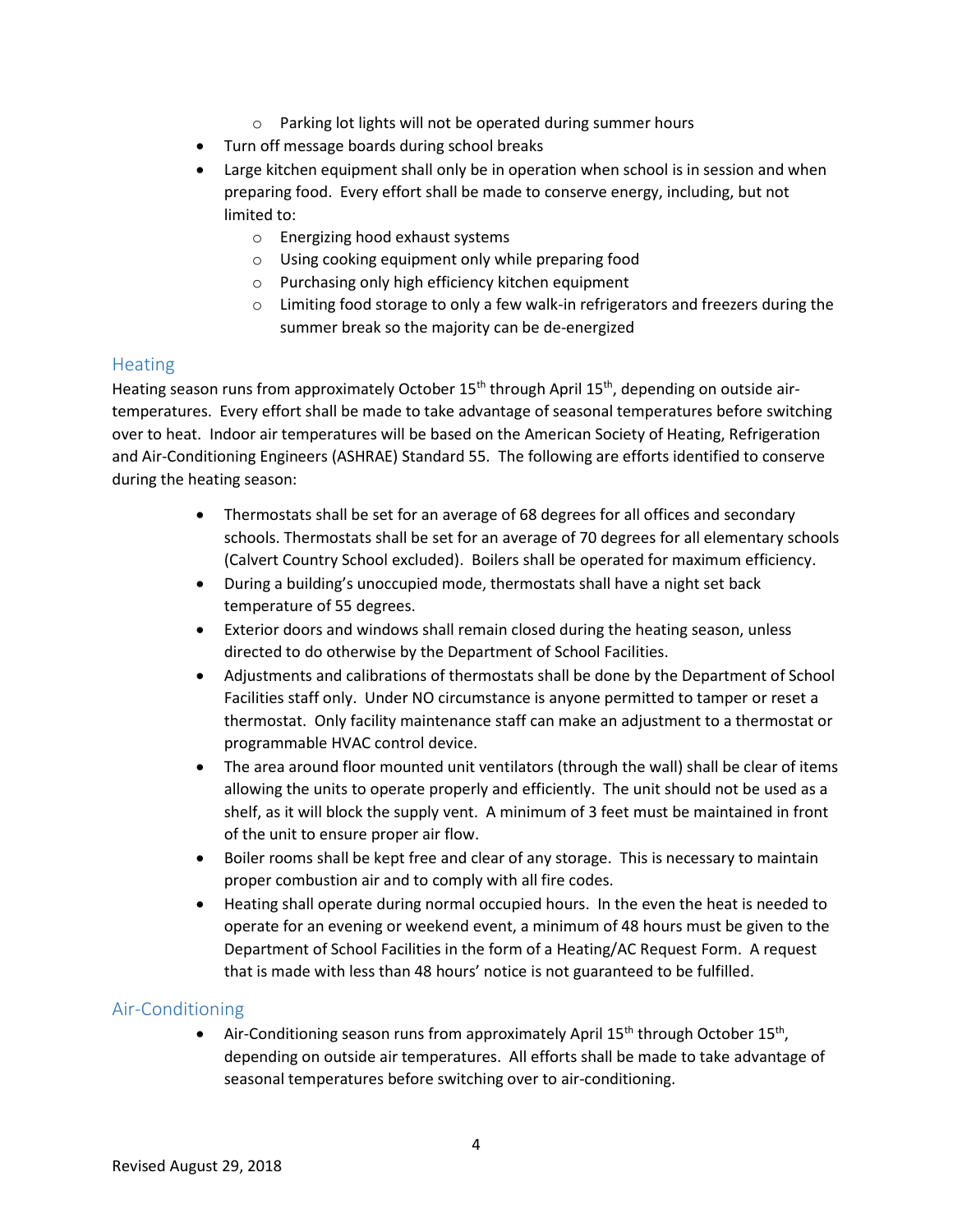- Both elementary and secondary schools shall have their thermostats set per ASHRAE Standard 55, with a temperature range of 75-78 degrees (Calvert Country School excluded).
- Air-Conditioning shall operate during normal occupied hours Monday through Friday. In the event the air-conditioning is needed to operate for an evening or weekend activity, a minimum of 48 hours must be given to the Department of School Facilities in the form of a Heating/AC Request Form. A request that is made with less than 48 hours' notice is not guaranteed to be fulfilled.
- Exterior doors and windows shall remain closed during air conditioning, unless directed otherwise by Department of School Facilities.
- Adjustments and calibrations of thermostats shall be done by the Department of School Facilities staff only. Under NO circumstance is anyone permitted to tamper with the thermostat. Only facility maintenance staff can make an adjustment to a thermostat or programmable HVAC control device.
- The area around floor mounted unit ventilators (through the wall) shall be clear of items allowing the units to operate properly and efficiently. The unit should not be used as a shelf, as it will block the supply vent. A minimum of 3 feet must be maintained in front of the unit to ensure proper air flow.

#### Gas

- Natural Gas is used for both heating and air-conditioning. Due to the current low cost for gas, it is the preferred choice of fuel for school system boilers.
- Propane gas is used for water heaters, generators, boilers, heating, kitchens (cooking or food preparation) and classroom instruction.
- Both utilities should be inspected daily by the building service manager or his/her designee for leaks, supply failure, and any damage or odor that would need immediate attention.

#### Water and Sewerage

- Any sinks, commodes, or urinals that are continuously running or leaking shall be reported immediately to the Department of School Facilities for repairs.
- Water pooling at ground level should be reported immediately as this may be a water main that has broken underground and the Department of School Facilities will need to respond accordingly.
- The Building Services Manager or his/her designee will visually inspect sewage ejection pumps daily.
- Water from schools will not be used to supply commercial or fire department tanker trucks, unless an emergency dictates otherwise.
- Water shall not be used for car washes at schools
- Water usage shall be limited when irrigating or watering athletic fields. Irrigation systems shall be controlled by the Department of School Facilities. Playing fields will be given only enough water to maintain a healthy turf. Irrigation systems, where possible, will be controlled by rain gauges so as not to over-water. Irrigation systems shall only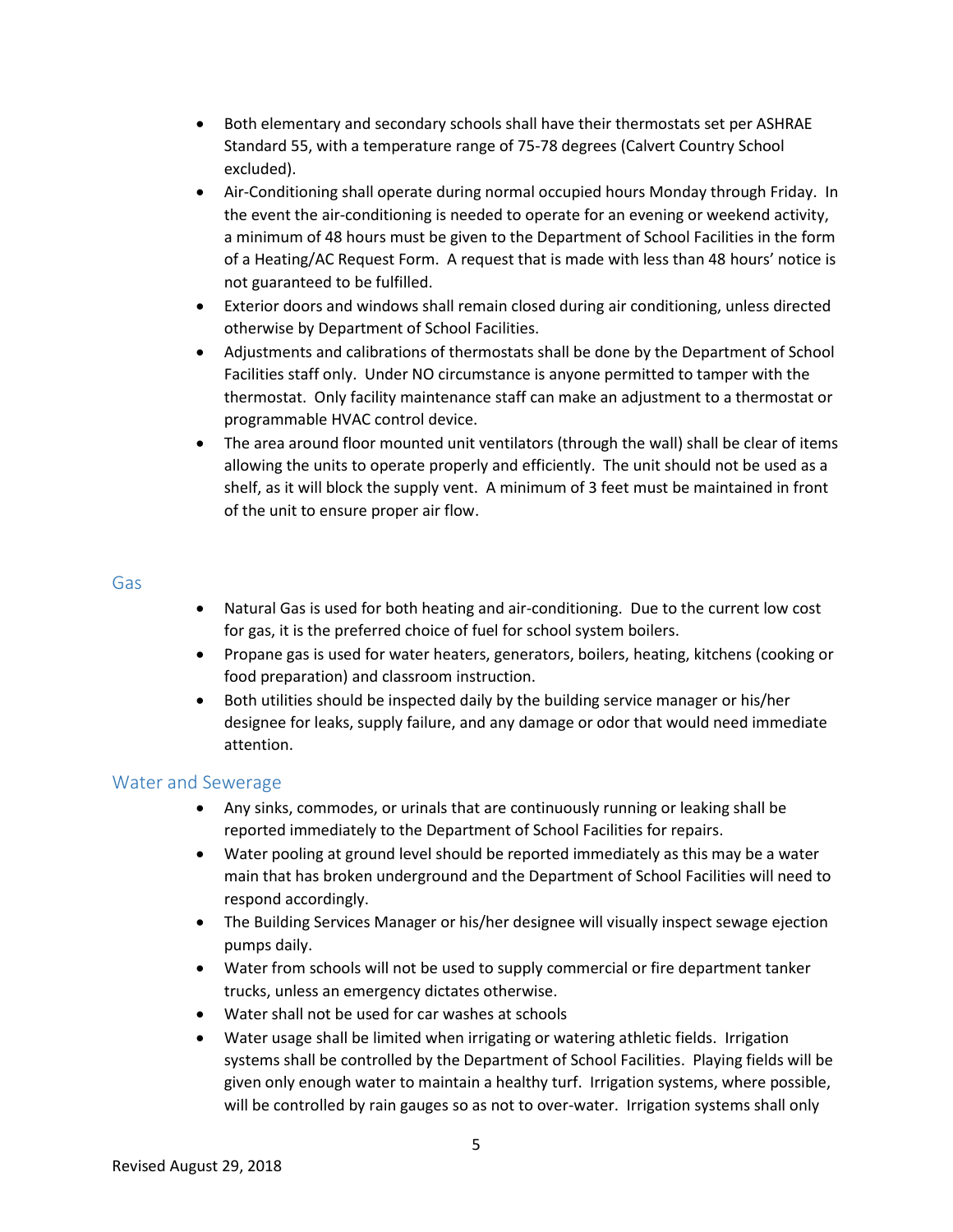operate during night or early morning hours in order to reduce evaporation and conserve water.

In an effort to attain an even greater reduction in energy consumption and the resultant energy cost savings, CCPS will continue with the Energy Savings Incentive Plan (ESIP) as a continued effort to encourage and engage staff and students to conserve energy. This plan will be reviewed and revised as needed to meet CCPS' current resource management and energy conservation goals and to fulfill the EmPOWER Maryland goals.

Additionally the Department of School Facilities will be responsible for ensuring that all facilities are properly informed on all information necessary for a successful program. Each facility will be subject to periodic on-site energy evaluation to monitor effectiveness of RMECP and to provide support when necessary. Evaluation results and recommendations will be provided to each school.

#### Storm Water Management

Storm Water Management systems shall be maintained by the Department of School Facilities to control erosion and to limit property damage.

#### Waste Reduction Practices

As a large contributor of waste in Calvert County, we are responsible for diverting at least 20% of all our waste from entering the landfill. The RMECP will set forth the process and guidelines for CCPS staff, students, and facility users for recycling in accordance with Calvert County Government regulation. The Department of School Facilities will be responsible for ensuring that all facilities are properly informed on all information necessary for a successful program. Each facility will be subject to periodic on-site recycling evaluation to monitor effectiveness of RMECP and to provide support when necessary. Evaluation results and recommendations will be provided to each school.

Only clear bags are to be used for recycling. The following items without food contamination can be deposited in the provided recycling receptacles:

- All paper
- Shredded paper (in a clear bag)
- Magazines
- Cardboard (broken down)
- Aluminum cans
- Bi-metal cans
- Glass bottles and jars
- Plastic containers with NO lids

Each department is responsible for organizing and collecting items that are specific to their daily operations. Items that will be collected for recycling include, but are not limited to:

- Electronics
- Scrap metal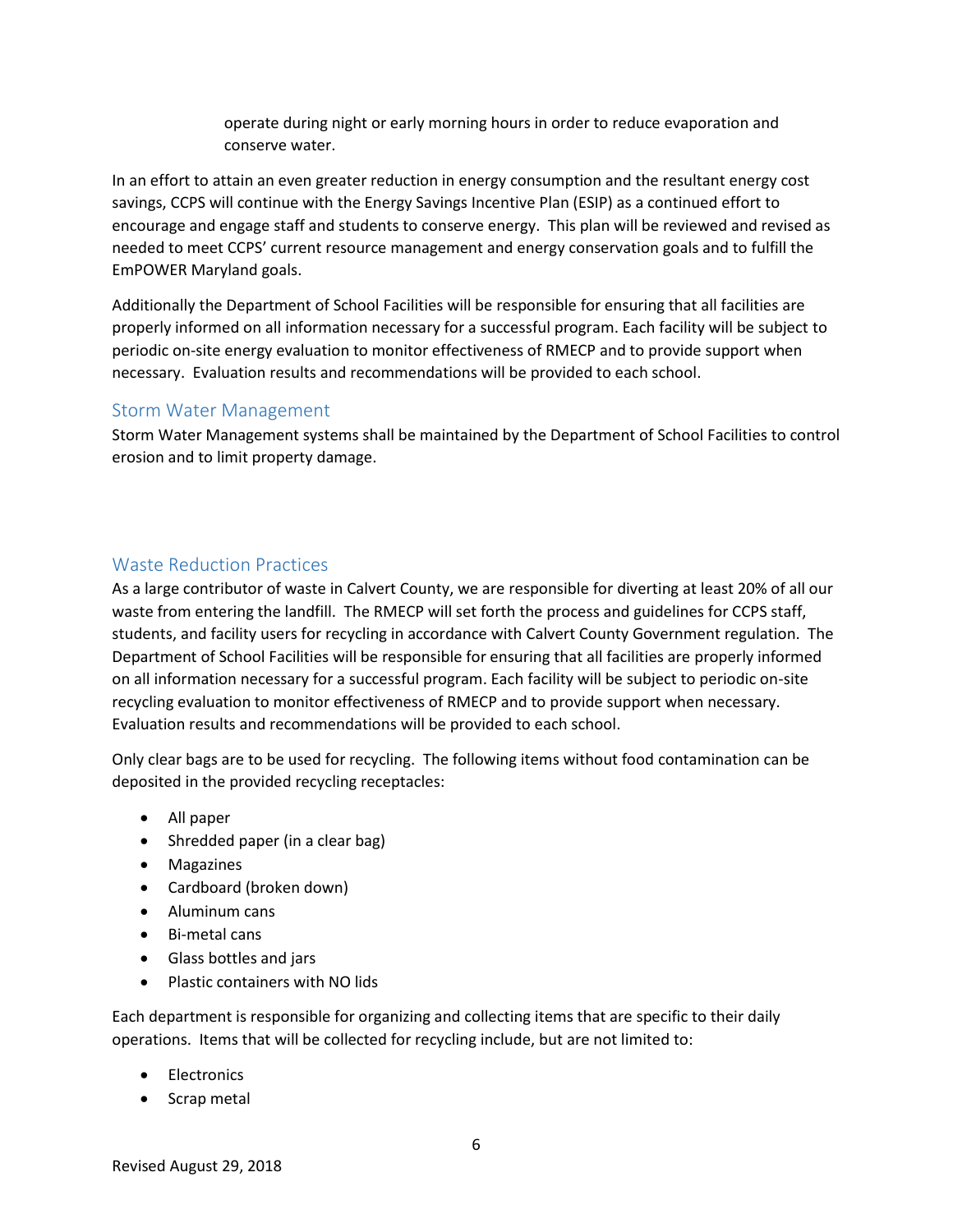- Lamps
- Toner and ink cartridges
- Re-Chargeable batteries

#### New Construction

Shall adhere to current regulatory requirements such as Maryland Energy Codes

#### Education and Evaluation

The Department of School Facilities and/or instruction will:

- Produce monthly energy consumption reports for each school
- Produce quarterly recycling reports for each school
- Give regular reports on energy consumption and resource management to the Board of Education in public session
- Publish information on energy consumption, energy conservation, and resource management in each school system newsletters
- Collaborate to maintain and update a webpage on the school system's website
- Provide instructional opportunities that are aligned with the existing curricular framework that will support student and staff awareness and understanding of human impacts on the use of natural resources
- Chespax will continue with their instructional contribution as an effort to educate the students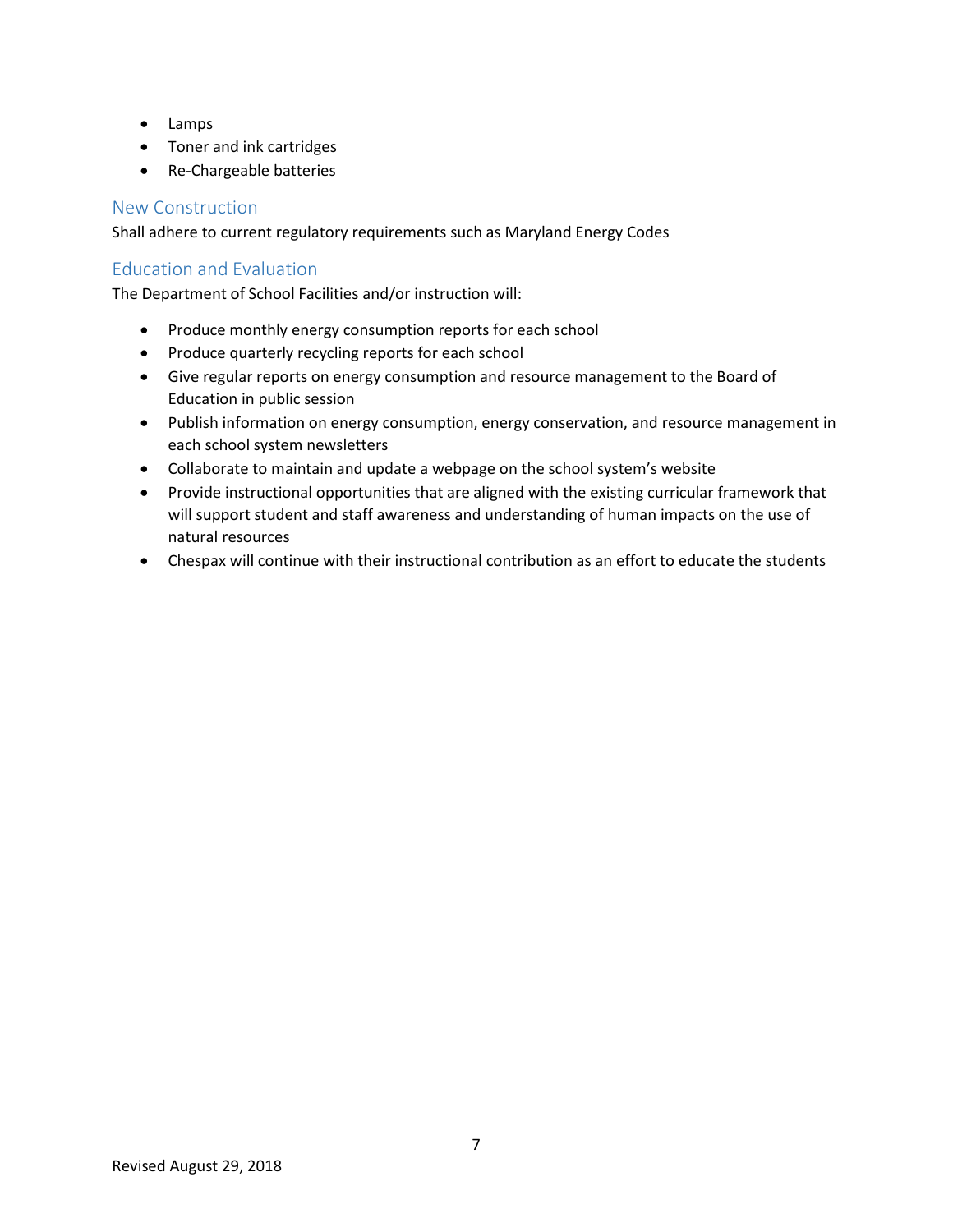# Appendix A

Summary of the utility type at each CCPS facility.

| <b>School Facilities Utility Information</b>                 |          |        |        |                |                |                       |                      |  |  |  |  |
|--------------------------------------------------------------|----------|--------|--------|----------------|----------------|-----------------------|----------------------|--|--|--|--|
| <b>Utilities</b>                                             | Electric | Water  | Sewage | Natural<br>Gas | Propane<br>Gas | <b>Heating</b><br>Oil | Geothermal<br>System |  |  |  |  |
|                                                              |          |        |        |                |                |                       |                      |  |  |  |  |
| <b>Elementary Schools</b><br><b>Appeal Elementary School</b> | Smeco    | Well   | Public | No             | Yes            | #2 fuel oil           | No                   |  |  |  |  |
| <b>Barstow Elementary School</b>                             | Smeco    | Public | Public | No             | No             | No                    | Yes                  |  |  |  |  |
| <b>Beach Elementary School</b>                               | B.G.E.   | Public | Public | No             | No             | #2 fuel oil           | No                   |  |  |  |  |
| <b>Calvert Elementary School</b>                             | Smeco    | Well   | Public | Yes            | Yes            | No                    | No                   |  |  |  |  |
| <b>Dowell Elementary School</b>                              | Smeco    | Public | Public | Yes            | <b>No</b>      | <b>No</b>             | No                   |  |  |  |  |
| <b>Huntingtown Elementary</b><br><b>School</b>               | Smeco    | Well   | Septic | No             | No             | #2 fuel oil           | No                   |  |  |  |  |
| <b>Mt. Harmony Elementary</b><br><b>School</b>               | Smeco    | Well   | Septic | <b>No</b>      | No             | #2 fuel oil           | No                   |  |  |  |  |
| <b>Mutual Elementary School</b>                              | Smeco    | Well   | Septic | No             | No             | #2 fuel oil           | <b>No</b>            |  |  |  |  |
| <b>Patuxent Elementary School</b>                            | Smeco    | Well   | Public | <b>No</b>      | No             | #2 fuel oil           | No                   |  |  |  |  |
| <b>Plum Point Elementary School</b>                          | Smeco    | Well   | Septic | No             | No             | #2 fuel oil           | No                   |  |  |  |  |
| <b>St. Leonard Elementary School</b>                         | Smeco    | Public | Septic | No             | No             | #2 fuel oil           | No                   |  |  |  |  |
| <b>Sunderland Elementary School</b>                          | Smeco    | Well   | Septic | No             | No             | #2 fuel oil           | No                   |  |  |  |  |
| <b>Windy Hill Elementary School</b>                          | B.G.E.   | Public | Septic | No             | No             | #2 fuel oil           | No                   |  |  |  |  |
| <b>Middle Schools</b>                                        |          |        |        |                |                |                       |                      |  |  |  |  |
| <b>Calvert Middle School</b>                                 | Smeco    | Public | Public | No             | No             | <b>No</b>             | Yes                  |  |  |  |  |
| <b>Mill Creek Middle School</b>                              | Smeco    | Public | Public | No             | Yes            | No                    | Yes                  |  |  |  |  |
| <b>Northern Middle School</b>                                | Smeco    | Well   | Plant  | No             | No             | #2 fuel oil           | No                   |  |  |  |  |
| <b>Plum Point Middle School</b>                              | Smeco    | Well   | Septic | No             | No             | #2 fuel oil           | No                   |  |  |  |  |
| <b>Southern Middle School</b>                                | Smeco    | Well   | Septic | Yes            | No             | No                    | No                   |  |  |  |  |
| <b>Windy Hill Middle School</b>                              | B.G.E.   | Public | Public | No             | No             | #2 fuel oil           | No                   |  |  |  |  |
| <b>High Schools</b>                                          |          |        |        |                |                |                       |                      |  |  |  |  |
| <b>Calvert High School</b>                                   | Smeco    | Public | Public | Yes            | No             | No                    | No                   |  |  |  |  |
| <b>CHS-Art Building</b>                                      | Smeco    | Well   | Public | Yes            | No             | No                    | No                   |  |  |  |  |
| <b>CHS-Planetarium</b>                                       | Smeco    | Well   | Public | Yes            | No             | No                    | No                   |  |  |  |  |
| <b>CHS-Field House</b>                                       | Smeco    | Well   | Public | Yes            | No             | No                    | No                   |  |  |  |  |
| <b>Huntingtown High School</b>                               | Smeco    | Well   | Septic | No             | No             | #2 fuel oil           | No                   |  |  |  |  |
| <b>Northern High School</b>                                  | Smeco    | Well   | Plant  | No             | No             | #2 fuel oil           | No                   |  |  |  |  |